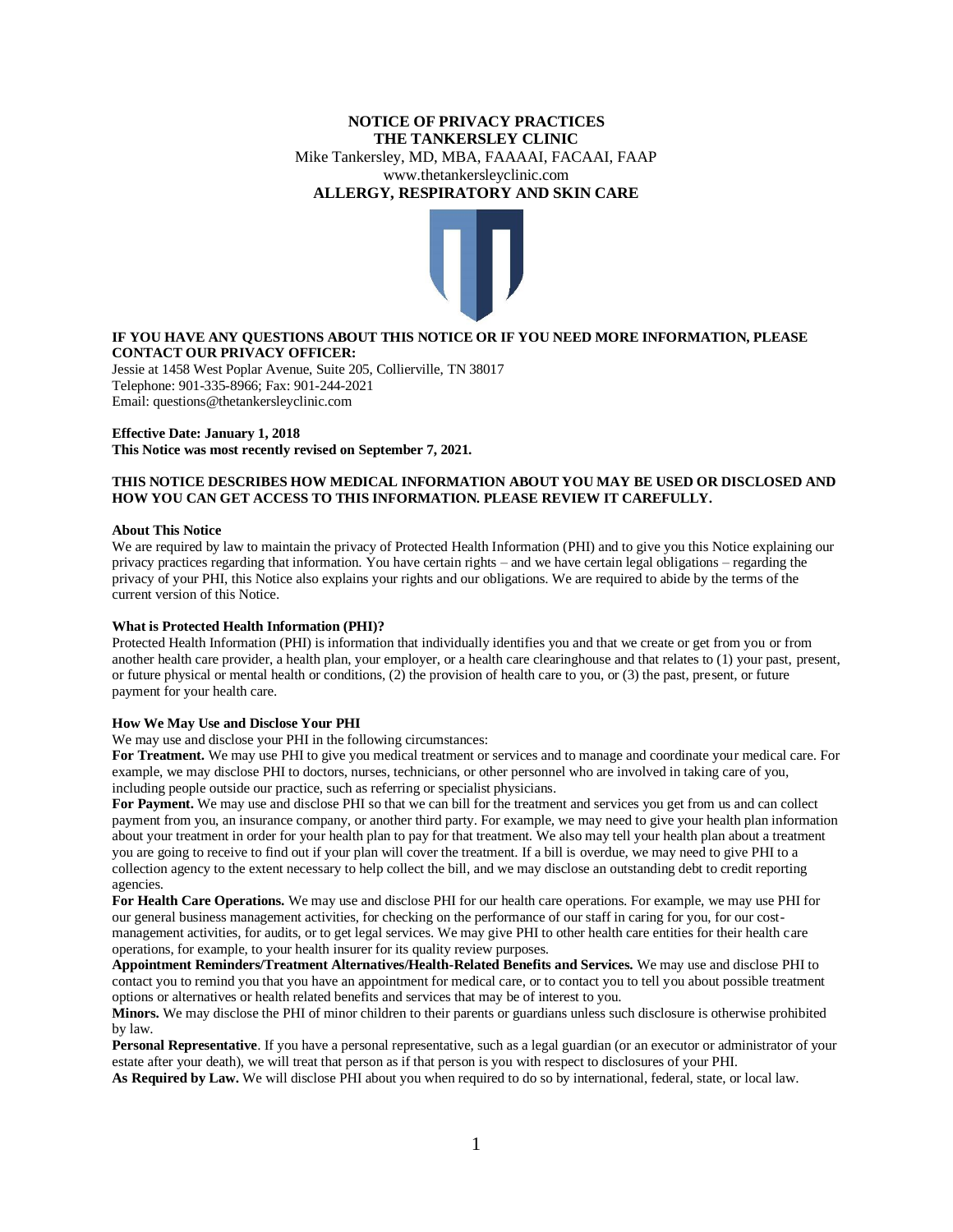**To Avert a Serious Threat to Health or Safety.** We may use and disclose PHI when necessary to prevent a serious threat to your health or safety or to the health or safety of others. But we will only disclose the information to someone who may be able to help prevent the threat.

**Business Associates.** We may disclose PHI to our business associates who perform functions on our behalf or provide us with services if the PHI is necessary for those functions or services. For example, we may use another company to do our billing, or to provide transcription or consulting services for us. All of our business associates are obligated, under contract with us, to protect the privacy of your PHI.

**Military and Veterans.** If you are a member of the armed forces, we may release PHI as required by military command authorities. We also may release PHI to the appropriate foreign military authority if you are a member of a foreign military. **Workers' Compensation.** We may use or disclose PHI for workers' compensation or similar programs that provide benefits for work-related injuries or illness.

**Public Health Risks.** We may disclose PHI for public health activities. This includes disclosures to: (1) a person subject to the jurisdiction of the Food and Drug Administration ("FDA") for purposes related to the quality, safety or effectiveness of an FDAregulated product or activity; (2) prevent or control disease, injury or disability; (3) report births and deaths; (4) report child abuse or neglect; (5) report reactions to medications or problems with products; (6) notify people of recalls of products they may be using; (7) a person who may have been exposed to a disease or may be at risk for contracting or spreading a disease or condition; and (8) the appropriate government authority if we believe a patient has been the victim of abuse, neglect, or domestic violence and the patient agrees or we are required or authorized by law to make that disclosure.

**Health Oversight Activities.** We may disclose PHI to a health oversight agency for activities authorized by law. These oversight activities include, for example, audits, investigations, inspections, licensure, and similar activities that are necessary for the government to monitor the health care system, government programs, and compliance with civil rights laws.

**Lawsuits and Disputes.** If you are involved in a lawsuit or a dispute, we may disclose PHI in response to a court or administrative order. We also may disclose PHI in response to a subpoena, discovery request, or other legal process from someone else involved in the dispute, but only if efforts have been made to tell you about the request or to get an order protecting the information requested. We may also use or disclose your PHI to defend ourselves if you sue us.

**Law Enforcement.** We may release PHI if asked by a law enforcement official for the following reasons: in response to a court order, subpoena, warrant, summons or similar process; to identify or locate a suspect, fugitive, material witness, or missing person; about the victim of a crime if; about a death we believe may be the result of criminal conduct; about criminal conduct on our premises; and in emergency circumstances to report a crime, the location of the crime or victims, or the identity, description, or location of the person who committed the crime.

**National Security.** We may release PHI to authorized federal officials for national security activities authorized by law. For example, we may disclose PHI to those officials so they may protect the President.

**Coroners, Medical Examiners, and Funeral Directors.** We may release PHI to a coroner, medical examiner, or funeral director so that they can carry out their duties.

**Inmates.** If you are an inmate of a correctional institution or under the custody of a law enforcement official, we may disclose PHI to the correctional institution or law enforcement official if the disclosure is necessary (1) for the institution to provide you with health care; (2) to protect your health and safety or the health and safety of others; or (3) the safety and security of the correctional institution.

### **Uses and Disclosures That Require Us to Give You an Opportunity to Object and Opt Out**

**Individuals Involved in Your Care or Payment for Your Care.** We may disclose PHI to a person who is involved in your medical care or helps pay for your care, such as a family member or friend, to the extent it is relevant to that person's involvement in your care or payment related to your care. We will provide you with an opportunity to object to and opt out of such a disclosure whenever we practicably can do so.

**Disaster Relief.** We may disclose your PHI to disaster relief organizations that seek your PHI to coordinate your care, or notify family and friends of your location or condition in a disaster. We will provide you with an opportunity to agree or object to such a disclosure whenever we practicably can do so.

#### **Your Written Authorization is Required for Other Uses and Disclosures**

Uses and disclosures for marketing purposes and disclosures that constitute a sale of PHI can only be made with your written authorization. Other uses and disclosures of PHI not covered by this Notice or the laws that apply to us will be made only with your written authorization. If you do give us an authorization, you may revoke it at any time by submitting a written revocation to our Privacy Officer and we will no longer disclose PHI under the authorization. Disclosures that we made in reliance on your authorization before you revoked it will not be affected by the revocation.

## **Special Protections for HIV, Alcohol and Substance Abuse, Mental Health, and Genetic Information**

Special privacy protections apply to HIV-related information, alcohol and substance abuse, mental health, and genetic information. Some parts of this general Notice of Privacy Practices may not apply to these kinds of PHI. Please check with our Privacy Officer for information about the special protections that do apply. For example, if we give you a test to determine if you have been exposed to HIV, we will not disclose the fact that you have taken the test to anyone without your written consent unless otherwise required by law.

#### **Your Rights Regarding Your PHI**

You have the following rights, subject to certain limitations, regarding your PHI:

**Right to Inspect and Copy.** You have the right to inspect and/or receive a copy of PHI that may be used to make decisions about your care or payment for your care. But you do not have a right to inspect or copy psychotherapy notes. We may charge you a fee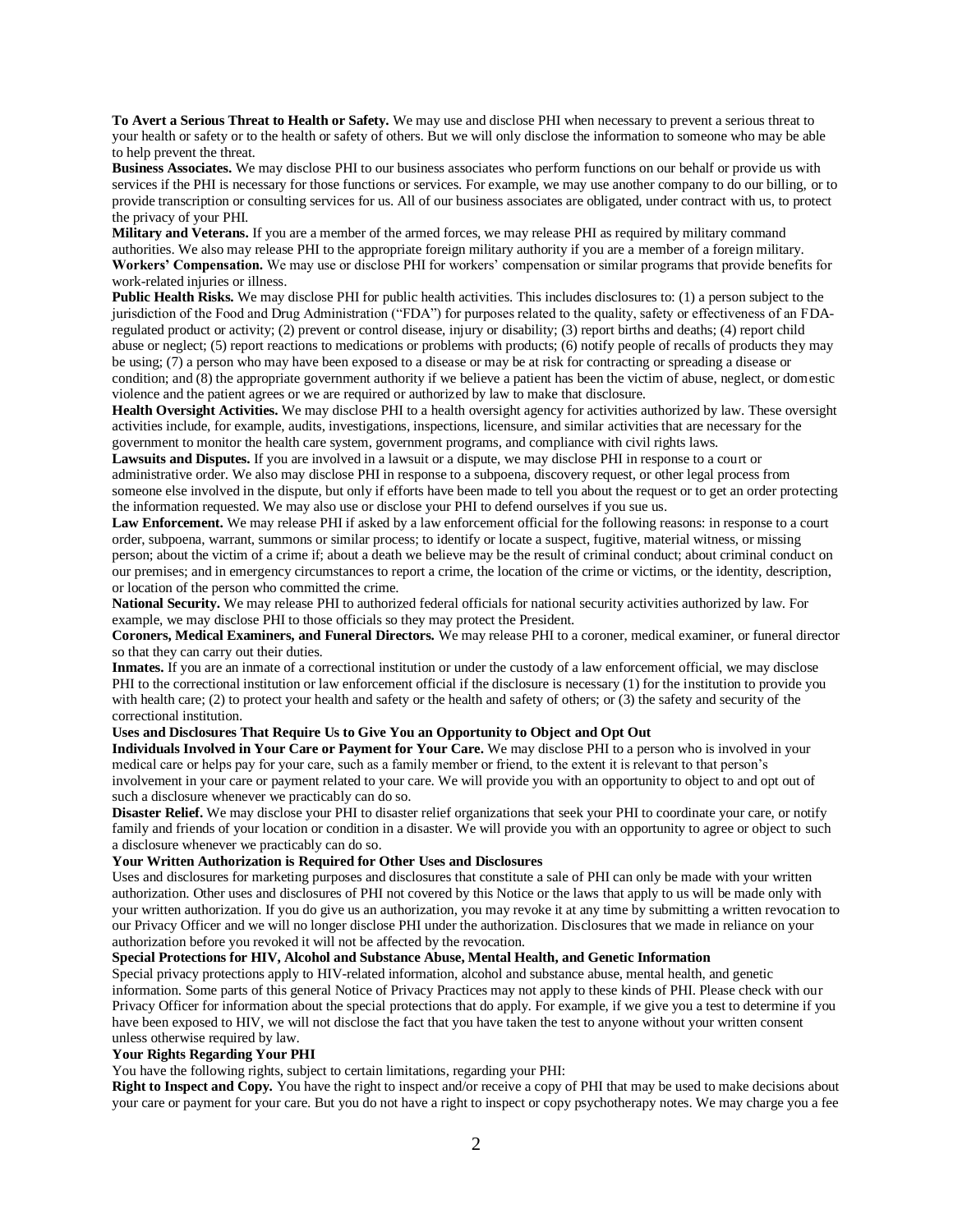for the costs of copying, mailing or other supplies associated with your request. We may not charge you a fee if you need the information for a claim for benefits under the Social Security Act or any other state or federal needs-based benefit program. We may deny your request in certain limited circumstances. If we do deny your request, you have the right to have the denial reviewed by a licensed healthcare professional who was not directly involved in the denial of your request, and we will comply with the outcome of the review.

**Right to an Electronic Copy of Electronic Medical Records**. If your PHI is maintained in one or more designated record sets electronically (for example an electronic medical record or an electronic health record), you have the right to request that an electronic copy of your record be given to you or transmitted to another individual or entity. We may charge you a reasonable, cost-based fee for the labor associated with copying or transmitting the electronic PHI. If you chose to have your PHI transmitted electronically, you will need to provide a written request to this office listing the contact information of the individual or entity who should receive your electronic PHI.

**Right to Receive Notice of a Breach.** We are required to notify you by first class mail or by e-mail (if you have indicated a preference to receive information by e-mail), of any breach of your Unsecured PHI.

**Right to Request Amendments.** If you feel that PHI we have is incorrect or incomplete, you may ask us to amend the information. You have the right to request an amendment for as long as the information is kept by or for us. A request for amendment must be made in writing to the Privacy Officer at the address provided at the beginning of this Notice and it must tell us the reason for your request. We may deny your request if it is not in writing or does not include a reason to support the request. In addition, we may deny your request if you ask us to amend information that  $(1)$  was not created by us,  $(2)$  is not part of the medical information kept by or for us, (3) is not information that you would be permitted to inspect and copy, or (2) is accurate and complete. If we deny your request, you may submit a written statement of disagreement of reasonable length. Your statement of disagreement will be included in your medical record, but we may also include a rebuttal statement.

**Right to an Accounting of Disclosures.** You have the right to ask for an "accounting of disclosures," which is a list of the disclosures we made of your PHI. We are not required to list certain disclosures, including (1) disclosures made for treatment, payment, and health care operations purposes, (2) disclosures made with your authorization, (3) disclosures made to create a limited data set, and (4) disclosures made directly to you. You must submit your request in writing to our Privacy Officer. Your request must state a period which may not be longer than 6 years before your request. Your request should indicate in what form you would like the accounting (for example, on paper or by e-mail). The first accounting of disclosures you request within any 12-month period will be free. For additional requests within the same period, we may charge you for the reasonable costs of providing the accounting. We will tell you what the costs are, and you may choose to withdraw or modify your request before the costs are incurred.

**Right to Request Restrictions.** You have the right to request a restriction or limitation on the PHI we use or disclose for treatment, payment, or health care operations. You also have the right to request a limit on the PHI we disclose about you to someone who is involved in your care or the payment for your care, like a family member or friend. We are not required to agree to your request. If we agree, we will comply with your request, unless we terminate our agreement or the information is needed to provide you with emergency treatment.

**Right to Restrict Certain Disclosures to Your Health Plan**. You have the right to restrict certain disclosures of PHI to a health plan if the disclosure is for payment or health care operations and pertains to a health care item or service for which you have paid out of pocket in full. We will honor this request unless we are otherwise required by law to disclose this information. This request must be made at the time of service.

**Right to Request Confidential Communications.** You have the right to request that we communicate with you only in certain ways to preserve your privacy. For example, you may request that we contact you by mail at a special address or call you only at your work number. You must make any such request in writing, and you must specify how or where we are to contact you. We will accommodate all reasonable requests. We will not ask you the reason for your request.

**Right to a Paper Copy of This Notice.** You have the right to a paper copy of this Notice, even if you have agreed to receive this Notice electronically. You may request a copy of this Notice at any time.

### **How to Exercise Your Rights**

To exercise your rights described in this Notice, send your request, in writing, to our Privacy Officer at the address listed at the beginning of this Notice. We may ask you to fill out a form that we will supply. To get a paper copy of this Notice, contact our Privacy Officer by phone or mail.

#### **Changes To This Notice**

The effective date of the Notice is stated at the beginning. We reserve the right to change this Notice. We reserve the right to make the changed Notice effective for PHI we already have as well as for any PHI we create or receive in the future. A copy of our current Notice is posted in our office and on our website.

## **Complaints**

If you believe your privacy rights have been violated, you may file a complaint with us or with the Secretary of the Department of Health and Human Services. To file a complaint with us, contact our Privacy Officer at the address listed at the beginning of this Notice. All complaints must be made in writing and should be submitted within 180 days of when you knew or should have known of the suspected violation. There will be no retaliation against you for filing a complaint.